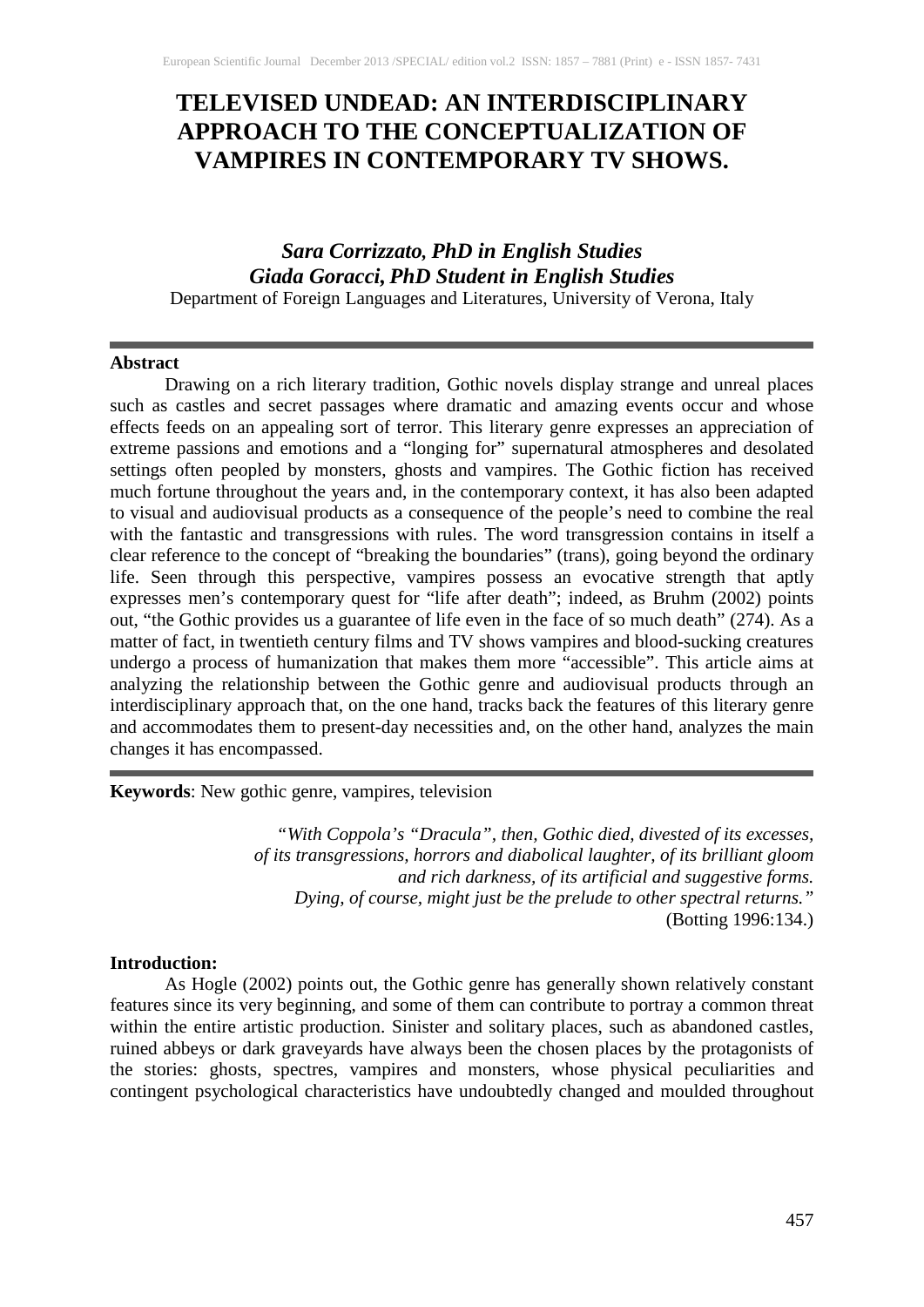the centuries. From its "official" origins in  $1899^{278}$  $1899^{278}$  $1899^{278}$ , indeed, the term "Gothic" aims at including every literary, visual and even audiovisual product, whose main goal is to "fit the needs of the period in which it is exploited" (Hurley 2002: 193). However, although the use of the term in literature has roots at the beginning of the previous century, the genesis and the development of this literary genre must be traced back to 1764, when Horace Walpole's *The Castle of Otranto* became extremely popular, fascinating readers with its macabre, mysterious and supernatural intertwined elements. As the author himself explained in the preface to the second edition of his novel, indeed, he intended to combine the fantastic and the real, the imaginative quality of the old medieval romances and the realistic imprint of the rational Augustan works. With his novel, indeed, he epitomised the typical features of the gothic fiction with his creative imagination and through the exploitation of conventional medieval portrayals, whose main representations where linked to "catastrophic pestilences, martyrdom, religious terror, sadistic criminality, public torture, and execution" (Morgan 2002: 41). Since the end of the eighteenth century every novel included in the so-called *gothic* dimension presented the interest in non-rational experiences, elements of horror and in the devastating power of nature that took inspiration from the theory of the sublime suggested by Edmund Burke in 1756<sup>[279](#page-1-1)</sup>. According to him, the individual had virtually limitless potential, and terror was one of the ways of realizing some of that potential: as a matter of fact, the new concept could be seen as the answer to the increasing disillusionment with the Enlightenment and provoked the rejection of the constraints and limits imposed by the Augustan socio-cultural panorama. In the light of these observations, breaking the rules between what is commonly accepted as rational and what is generally considered as irrational, and therefore incomprehensible, is one of the main goals of gothic artists.

In fact, what made and still makes the gothic genre unique and striking is the endless "oscillation between earthly laws and possibilities of the supernatural" (Hogle 2002: 2): gothic products, both early famous literary masterpieces and more recent feature films and TV shows, always deal with transgression, that "signifies a writing of excess" (Botting 1996: 6). Yet Mary Shelley, as the other writers of the Romantic period, aimed at challenging the society in which they lived, promoting a new kind of world, where the awareness of the *unknown* was seen as a transgressing response to the fixed and pre-set principles of the English middle-upper class of the first part of the nineteenth century. Novels defined as gothic, tended to represent what Kavka (2002), taking into consideration more recent films and TV series, defines as the "permeable and uncertain boundary between the human and nonhuman" (210): the role that this fictional genre has always played within European society is to question the presence of mankind and its conventional rules, making readers and viewers think of the possible diversities included in the world as men are used to know and experience it. In regard to this aspect, Hogle (2002) posits that "the longevity and power of Gothic fiction unquestionably stem from the way it helps us address and disguise some of the most important desires, quandaries, and sources of anxiety, from the most internal and mental to the widely social and cultural" (4), explaining that the fortune of gothic current is due to the artists' ability to shape their works according to the needs of people around them.

Moreover, the philosophical enquiries of the twentieth century have contributed to see gothic fiction as a way to face and challenge both social and individual obsessions, making them sink in a deformed reality in which things can be perceived in a misshaped form. Demolishing or negotiating the socio-cultural anxieties of the modernist and post-modernist period seems, in fact, to be the essential task of the gothic genre, whose most illustrious artists

<span id="page-1-0"></span><sup>278</sup> E.J. Clery, "The genesis of "Gothic" fiction" in *Gothic Fiction*, (p. 21). Given the fact that the first critics using the term *Gothic* were Henry A. Beers and Wilbur Cross in 1899, the author suggests that the word essentially belongs to the twentieth century.

<span id="page-1-1"></span><sup>&</sup>lt;sup>279</sup> Edmund Burke, *A Philosophical Enquiry into the Origin of our Ideas of the Sublime and Beautiful* (Oxford/New York: Oxford University Press, 1990 [1756]).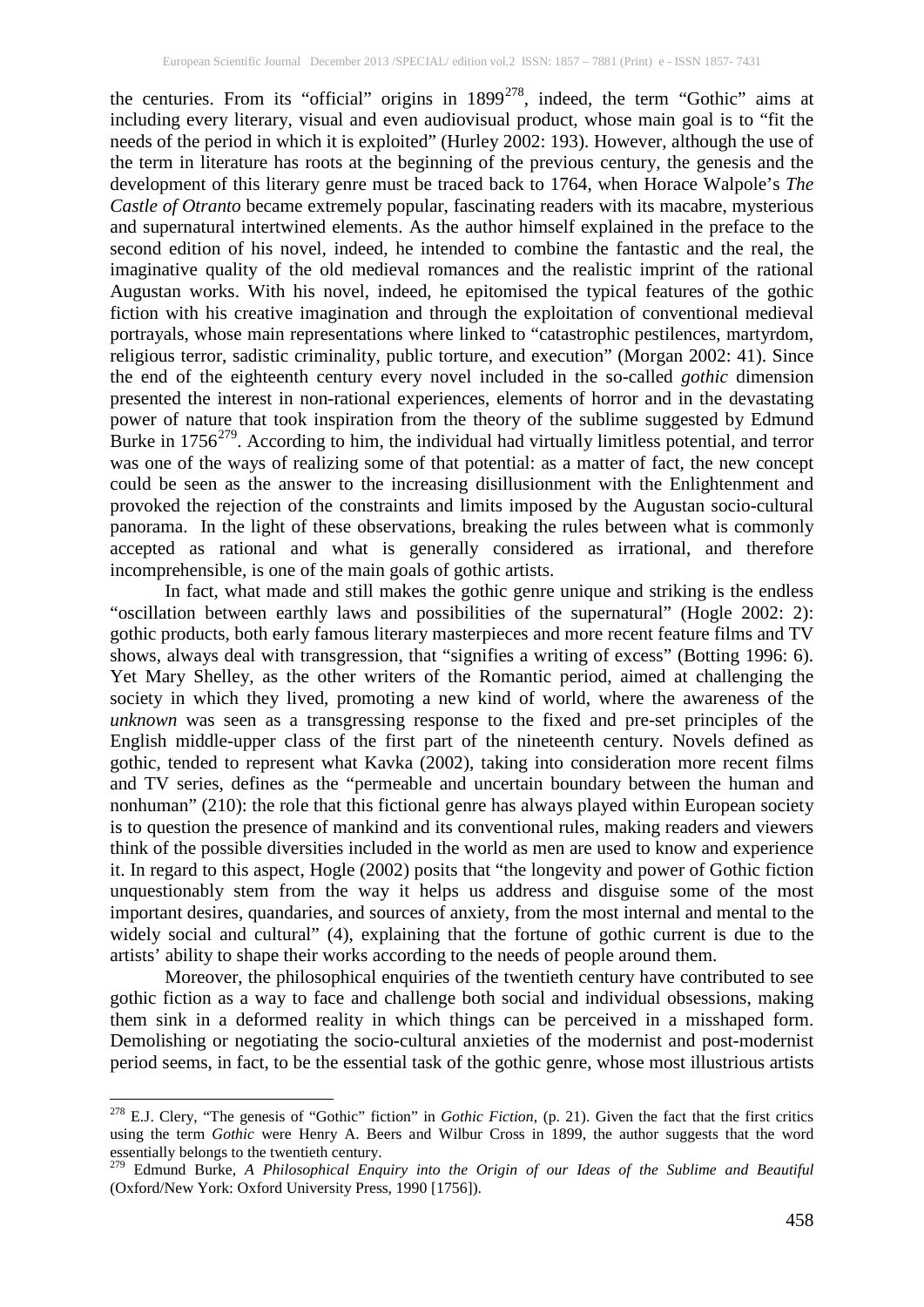take inspiration from the Freudian theory of the "return" of the repressed. Irrational feelings, unconventional passions, fanciful inclinations and any kind of vices condemned by the society find room in the avatar offered by the gothic dimension: its quintessence is to undermine the traditional stereotypes associated with the conventional oppositions between good and evil, reason and passion, real and fantastic and virtues and vices. Therefore, defined by Hurley (2002: 194) "a cyclical genre", gothic generally reflects what the society in the period in which it is exploited is and the manifold fears persecuting individuals.

 In regard to this aspect, yet from the modernist age such analysis also aims at shedding light on the human need to find a place to the category called "the others" (ibid.: 197), in which any individual not respecting the conventional social rules can be grouped. Gothic always leaves room to any kind of human subjectivity, giving birth to a constellation of multifaceted identities, whose common threat seems to be the need to face reality.

## **Gothic in the twentieth-one century**

As an inevitable consequence to this elasticity, the mutual dependence is clear: gothic fiction is the mirror of the society in which it is produced, but it is also the spontaneous product of people to whom it is intended. Just in light of these considerations, the contemporary gothic, perhaps unlike the role it played in the previous centuries, has gained a redeeming function, in fact, as Bruhm (2002) points out, "the Gothic provides us a guarantee of life even in the face of so much death" (274). In the contemporary world, indeed, people are bombarded with information about violent crimes every day. This climate of constant fear obviously negatively affects any individual's life, perceiving the uncertainty and the subsequent perpetual insecurity of the human presence. In fact, as explained by Bruhm, "contemporary life always reminds us that we are moving towards death, or at least obsolescence, and that life we must continually strive to hold together" (ibid.). Therefore, what seems more likely is the fact that people see in the gothic characters a way to escape reality and, above all, to escape death. The traditional figures taking part in the gothic dimension, such as werewolves, monsters, ghosts and vampires, tend to be considered by the contemporary society a possible way to keep going on existing. At this point, once human longing for "something" different has been satisfied, the mechanism of identification with the "other" begins: the loss of human identity and the alienation of the self, Botting (1996) clarifies, implies a complex process through which the person tries to find his/her avatar in that cosmos in which conventional boundaries have disappeared (108). The codification of a new world, whose main parameters are the supernatural, the unknown and the darkness, can help common people to detach themselves from their daily fears to enter a confused dimension, whose spatial and temporal coordinates are completely subjective. Good and evil are not clear concepts anymore, and rational and irrational melt to create an intermingled architecture where any limit of transgression is neutralized.

Since the therapeutic function of the gothic fiction has been revealed, the incessant search for another individuality within the self becomes one of the first needs readers and viewers viscerally meet. They tend to identify themselves in the living-dead characters offered by the literary or audiovisual gothic products, aiming at forgetting their human condition and capturing the idea of eternity. Gothic figures, indeed, although they can be killed, present many characteristics which make them to be essentially immortal. They are strong, cunning, insensitive to human sufferings and impermeable to social pre-set values.

To this regard, as Botting highlights, "otherness takes center stage: sexual transgression, dark desires, and fantastic deviance wonderfully subvert the restrictive orders of reason, utility, and paternal morality" (ibid.: 287). At the present time, indeed, individuals seem unable to imagine a future panorama that is not linked to degradation, darkness and danger; therefore, one of the possible ways, if not the most probable, they consider useful to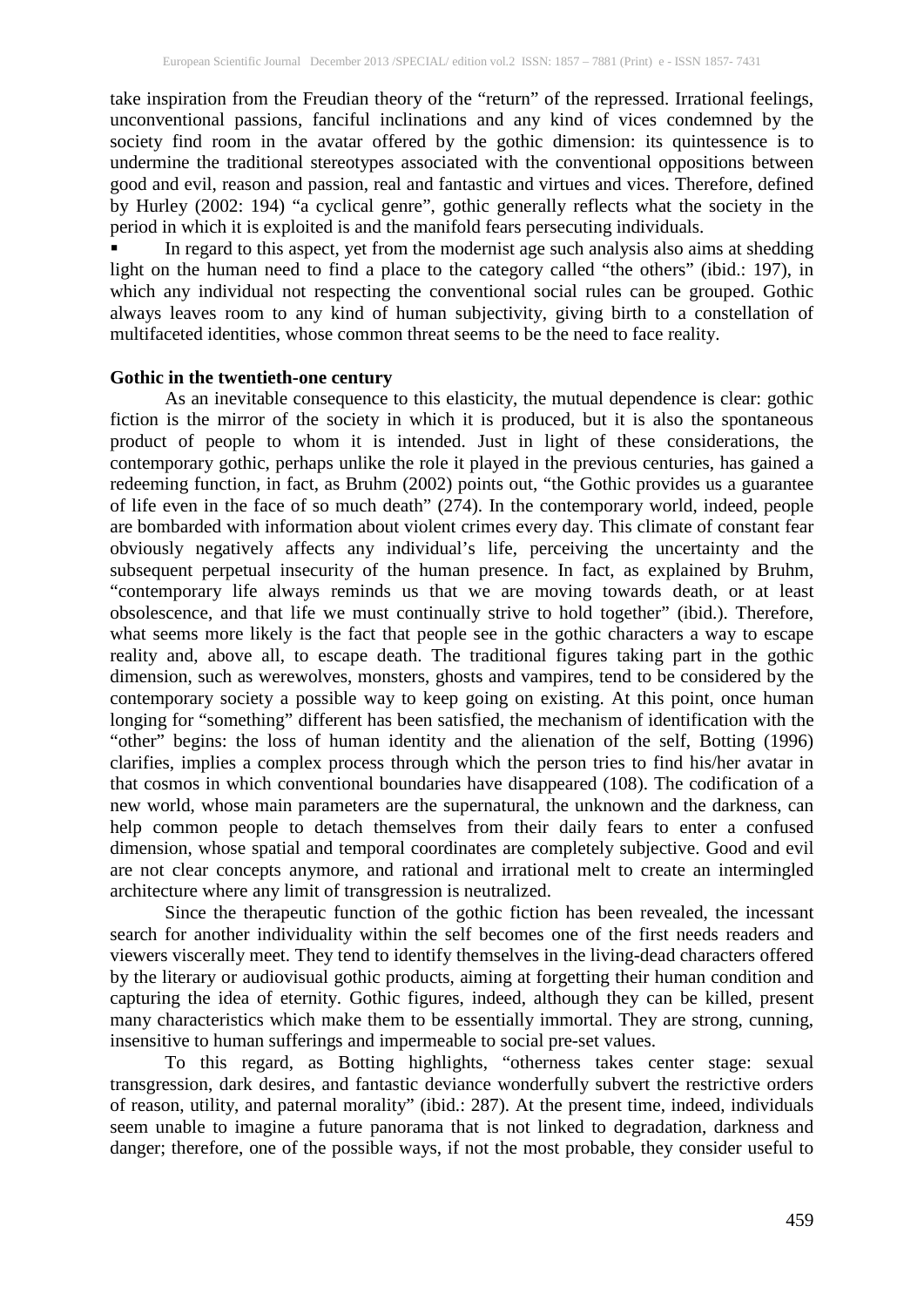find peace is to re-create for themselves a new setting, in which unconventional and supernatural creatures can co-habit without feeling strange and realizing the fear of death.

#### **The contemporary vampire: a new representation**

Until a few decades ago, if a common person was asked to think of and describe a vampire, the representation he would have offered would have been far from positive: the archetypal portrayal of bloodsuckers was permanently tied to the concept of evil. They were generally depicted as ugly, repugnant and dreadful figures, whose main occupation was to feed, sucking and drinking human blood. The features of these anti-Christ characters made them automatically be the most feared antagonists within the stories together with ghosts, werewolves and spectres. In regard to this aspect, the prototype of the traditional vampire has been never better conveyed that in one of the most famous of gothic novels, Bram Stoker's "Dracula", in which the solitary Count from Transylvania lived in a sinister and mysterious castle, was unanimously considered an anti-Christ and his evil nature did not permit him to be merciful.

Yet in the second part of the nineteenth century, however, the readers' perception of bloodsuckers was partially modified, in fact, they started to be associated to the idea of sexual satisfaction and transgression absorbing and giving voice the socio-cultural issues of the period: as Botting maintains, the presence of the vampire in a story "signals the barbarities that result from human vanity and scientific illusions" (Ibid.: 93). Parallel to novels dealing with the enquiry on the nature of creation, scientific responsibility and social justice, whose Mary Shelley's "Frankenstein" is the first undisputed progenitor, the idea according to which blood-sucking figures mirrored sexual libertinism began taking the precedence over the traditional representation of them: in fact, even if including most of the archetypal characteristics of vampires, the Transylvanian nobleman Dracula can be considered as the first erotic icon represented in the Anglophone literature. Basically, his female preys are not just victims forced into unwillingly submitting to his decision, but they become seduced women who aim at pleasantly fulfilling their seducer's desires. With Stoker's creation, indeed, these alien nocturnal characters "become symbols of forbidden values of sexuality and intimacy" (Auerbach: loc. 1983).

Moreover, as Gordon and Hollinger (1997) explain, throughout the twentieth century "the figure of vampire has undergone a variety of fascinating transformations in response, at least in part, to ongoing transformations in broader cultural and political mise-en-scène" (1), so that any boundary between what is considered human and what is categorized as monstrous becomes even more jeopardized and problematised.

As a matter of fact, taken into account novels and audiovisual products of the contemporary times, decomposing, deliquescing, and disgusting entities are absent: vampires have the task to enter the modern society, not as frightening monsters but as metaphorical representations of human darker and more intimate ideals, of human possible and carved life after death. For this reason, artists of the previous century have disarmed and recontextualised both Gothic fictions and blood-sucking figures, offering new representations lacking horrible traits. Vampires, indeed, clearly represent men's possibility to challenge human sufferings and death.

They detach from the traditional prototype and "they invade the restrictions Stoker's constructs. They are not foreigners; they can go anywhere; their coffin, if it is one, is as large as Western culture" (Auerbach: loc. 1816). The second part of the twentieth century capitulates to the vampire's charisma, fostering an unfamiliar portrayal of vampires in which elegance, intelligence, beauty and charm are the leit-motifs. In regard to this aspect, Gordon and Hollinger (1997) suggest that the process of transformation finds in Anne Rice's *Interview with the Vampire* its highest peak: in the film adaptation, produced nearly two decades later, the vampire as commonly known by people ceases to exist, leaving room to a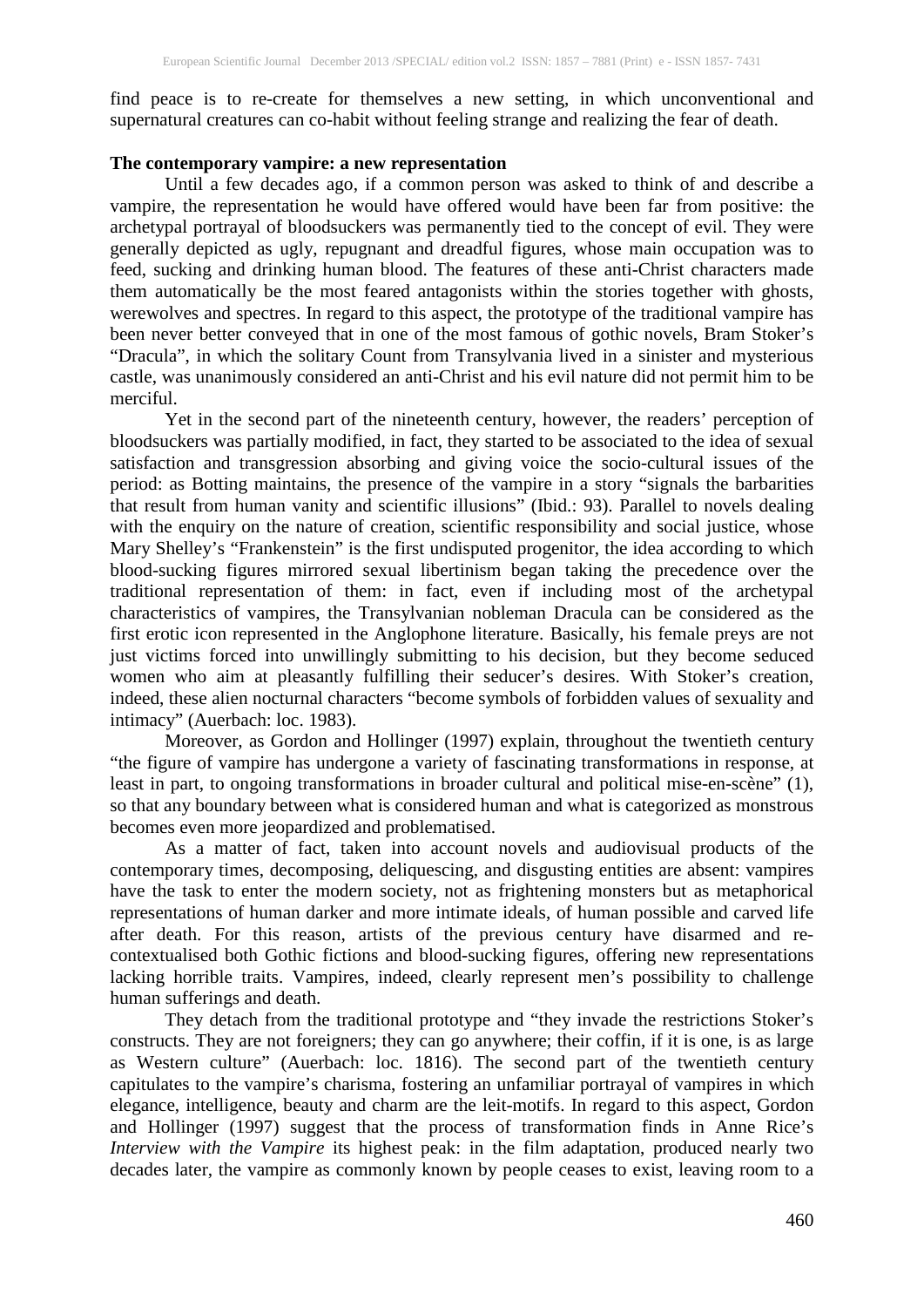tempting and irresistible man, who is undoubtedly more intriguing than every-day individuals.

The integration into human society and into human habits involves an inevitable process of humanization that deals with both the external and the internal dimension: the nocturnal species loses its traditional paleness, evil eyes and diabolic smile to present human traits. Moreover, feelings, passions and sufferings directly enter their world: therefore, as for many examples of vampire in films and TV series of the last part of the twentieth century and the early years of the twentieth-first century, they cannot choose but give vent to their problems, thoughts, and anxieties<sup>[280](#page-4-0)</sup>.

As a result, people can mirror themselves in these hypnotising figures, whose main function is to bear the burden of humanity wearing the contemporary man's most intimate and darkest projections. Thus, as pointed out by Sage (1990), citing Mary Shelley, "the imagination is properly a vehicle for escaping the self, not a medium of personal power or even of self-expression" (173).

#### **"The Vampire Diaries": when any limit between "human" and "monstrous" disappear**

Based on the book series *The Vampire Diaries* written by the American author L. J. Smith, the TV show of the same name premiered on the American television on September 10, 2009 and it now includes four seasons, the last of which is still on the screens. Taking place in an invented small town called Mystic Falls, the series tells the story of the young vampire brothers Damon and Stefan Salvatore, that, after having spent more than one hundred years far for the place in which they grew up, decide to come back home to try to lead normal lives adapting to Mystic Falls inhabitants' habits. Once they move into the big house they own, they both start living as their peers generally do: they go to school, spend time with friends and meet new classmates. Both brothers are really handsome and charming, so more than one girl is attracted by them; however, Stefan first, then Damon, fall in love with the same female character: Elena Gilbert. She is a very nice girl, who does not resist Stefan's charm and eventually they become a couple. Elena, therefore, discovers the real nature of brothers Salvatore, learning to live with them. Before the ending of the first season, Damon falls in love with Elena too, causing many problems between his brother and the girl. Throughout the following two seasons, Elena, in fact, cannot choose between Stefan and Damon, since the brothers are completely opposite but complementary: basically, Stefan seems to be the good vampire, while his elder brother plays the role of the evil figure. Elena's boyfriend, indeed, fights to resist the temptation to drink human blood by killing innocent people, aspiring to live a common life as the other adolescents generally do. While he often tends to refuse his supernatural existence, his brother Damon is perfectly conscious of what being a blood-sucker means; so, he kills people to feed and he does not feel any kind of human mercy. Although viewers categorize him as the anti-hero of the story, Damon soon presents his *human* side, even more often showing moments of compassion for the individuals he encounters. Contrary to expectations, Damon reveals himself as the most well-balanced brother since Stefan alternates between moments in which he only drinks animal blood in

<span id="page-4-0"></span><sup>&</sup>lt;sup>280</sup> Among the others, the most suitable examples taken from audiovisual products to demonstrate the humanization of vampires are those included in the TV series *Buffy the Vampire Slayer* and *Moonlight*. Aired from 1997 to 2003, the former tells the story of a young woman who chooses to fight against supernatural forces, such as vampires, demons and spectres but she falls in love with two bloodsuckers: Angel and Spike. Although both of them are charming and clever, the first one represents good, while the other one is the anti-hero of the series. *Moonlight*, instead, includes only one season that ran on the American television between 2007 and 2008. The protagonist, a private investigator, is an elegant and handsome vampire who falls in love with an internet reporter, who helps him to investigate crime. Throughout the episodes the male characters reveals his humanity, fighting his evil *brothers* and saving many human lives.

The films that occupy an important position in regard to the ideological transformation of vampires is *The Twilight* saga, in which Edward Cullen and his family are perfectly integrated in the town in which they live: they spend time with the other inhabitants of the place, go to school and mix with their classmates.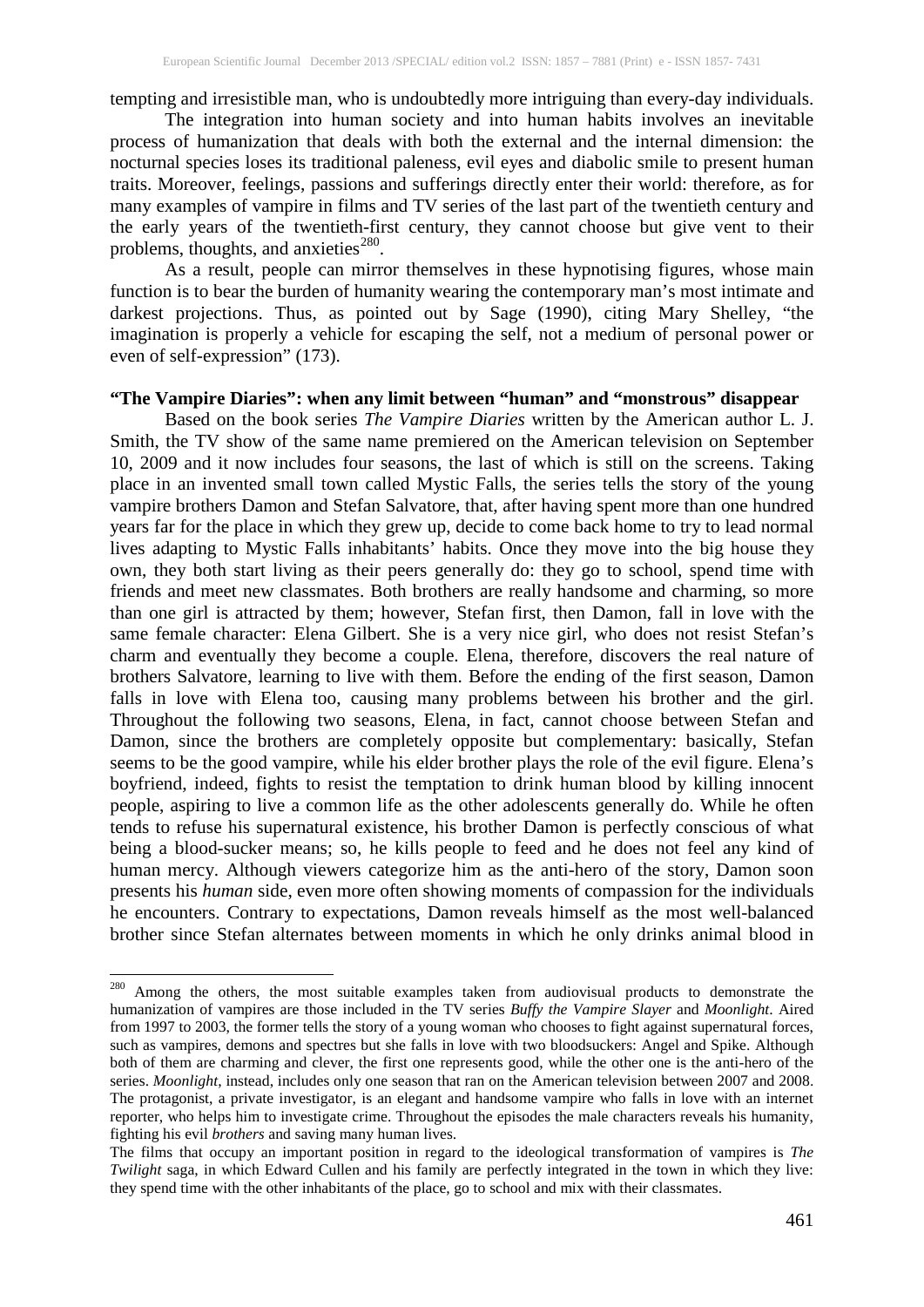darker periods when he loses control becoming "The Ripper" and killing many and many people.

Considered one of the most acclaimed TV series of the last few years<sup>[281](#page-5-0)</sup>, *The Vampire Diaries* fulfil the traditional traits of the gothic fiction: the story, in fact, is set in a solitary place charged with supernatural history, where the town's politics are decided by some among the most respectable families living in Mystic Falls. Members of the so-called "Founders' Council", however, generally hide many scandalous secrets, being, in most cases, werewolves, witches, hybrids and vampires themselves.

The presence of the vulnerable maid is guaranteed too: although Elena Gilbert is a girl of the twentieth-first century, she has a tragic past, being her adoptive parents died in a car crash and having discovered she is the daughter of an evil vampire. Stefan and Damon, therefore, feel responsible for Elena's life and, once she is in danger they join forces to protect her.

Despite all these "traditional" characteristics tracing back to the Gothic dimension, the TV series clearly aims at representing a modern kind of vampire, who is very similar to those figures presented in the previous paragraphs: Stefan, Damon and all the other bloodsucking characters, in fact, have undoubtedly taken on "the mantle of civilization", as Gordon and Hollinger (1997:1) would maintain. In fact, although bloodsuckers included in *The Vampire Diaries* share many features with the archetypal representation of vampires, the inclusion of a new kind of nocturnal figures is guaranteed: the American TV series evidently obeys to many of the characteristics identified in both literary and the audiovisual gothic products of the last few decades. The process of domestification of blood-drinkers is *de facto* successful, since they can co-habit with common people without being recognized as supernatural frightening individuals. Vampire brothers Salvatore, as well as the others, do not appear as ugly and horrible living-dead figures, but, on the contrary, they are good-looking and attractive men.

Both Damon and Stefan Salvatore, indeed, embody the vampire every person would aim at becoming: clever, handsome, attractive and elegant. For this reason, they capture the audiences' sympathy more than ordinary characters can do. Their darkest side, although often revealed throughout the seasons, is not totally seen as something dealing with the lack of humanity; but, on the contrary, it is considered as the right burden they have to bear in order to be immortal. Their sufferings are considered human, and, therefore, they meet viewers' compassion and acceptance. People do not care about the fact they can feed on human blood and kill innocent individuals, what vampires symbolize, is the break with the traditional boundaries between good and evil, sacred and profane, civilized and barbaric. Vampires of the twenty-first century, therefore, are projections of what human beings would want to become. Life after death seems to be much more appealing than human existence. Metaphorically, in fact, Damon gives vent to his appreciation to Elena's new identity as a vampire by stating "You know what I think? I have never seen you more alive"<sup>[282](#page-5-1)</sup>.

## **"True Blood": televising queer vampires**

As stated in the above paragraphs, at the end of the first decade of the twenty-first century an increasing interest in blood-sucking creatures and vampires has affected popular culture worldwide. The radical changes which have taken place in the study of literature

<span id="page-5-1"></span><span id="page-5-0"></span><sup>281</sup> As of Autumn 2012, *The Vampire Diaries* has been nominated for sixty-two awards, winning twenty-two: among the others, *The Vampire Diaries* won eighteen at the Teen Choice Awards and two at the People's Choice Awards proving itself to be one of the most popular TV series of the American television. The female actress, Nina Dobrev, won four Teen Choice Awards, a People's Choice Award, and the Young Hollywood Award, while Paul Wesley won a Tenn Choice Award in 2010 for his role as Stefan Salvatore. Ian Somerhalder, best known as Damon Salvatore, won six awards, including five Teen Choice Awards between 2010 and 2012.<br><sup>282</sup> S4xE7.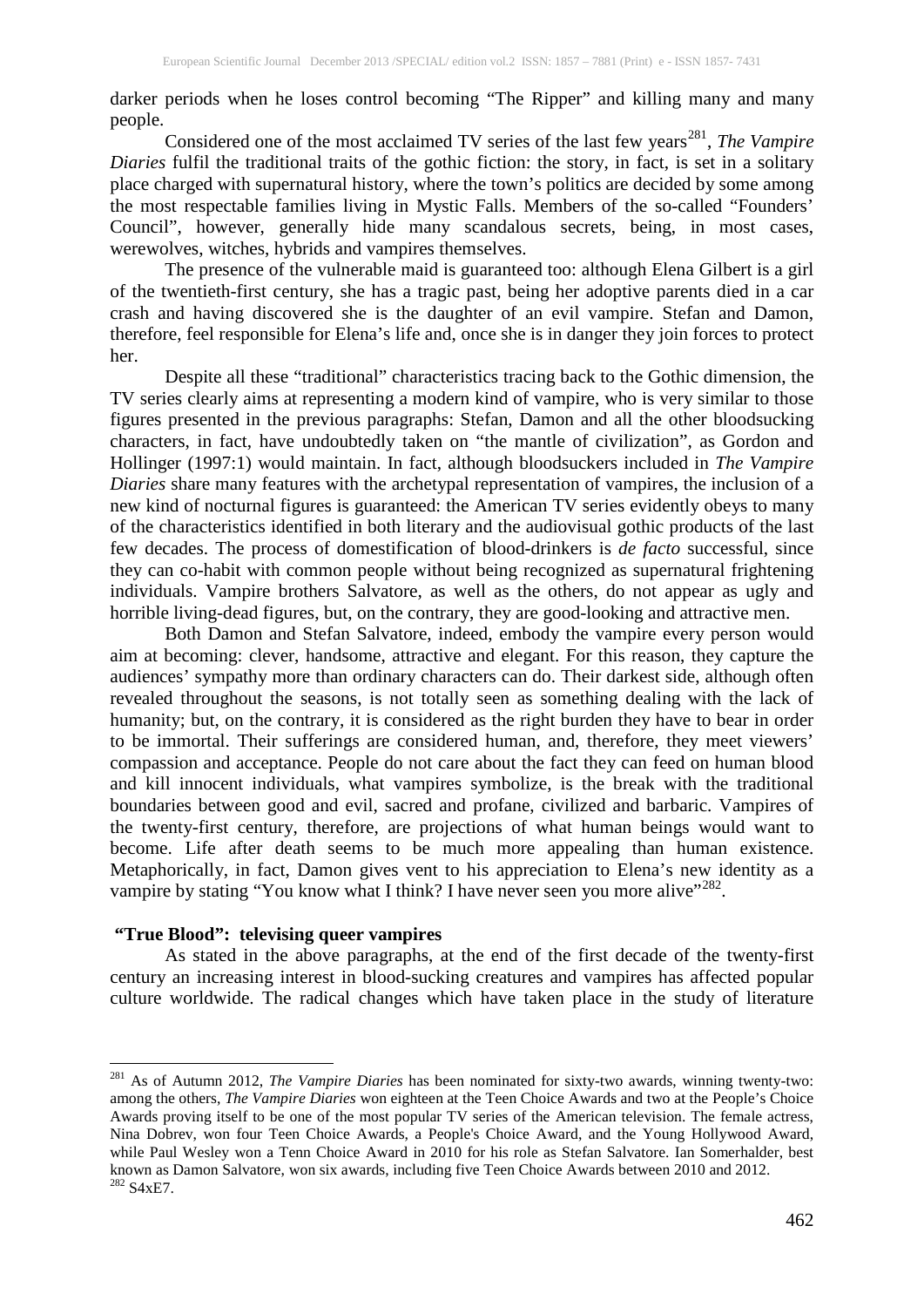during the last decades of this century represent the most illuminating outcome of new interdisciplinary approaches that involve the definition of literary and non-literary domains.

Being literature and media studies dynamic and heterogeneous fields, their interrelation "foreshadows" an adventurous perspective of analysis and breadth of application. This moving from the traditional contextualization of vampires in literature to a broader investigation includes a re-definition of its cultural representation through film production and modern media. In this context, HBO's *True Blood* (Alan Ball, 2008) has met with a massive cult success and is currently airing in America the final episodes of the second season. The TV series, based on the novels by Charlaine Harris, provides a contemporary revision of vampires offering the audience a mishmash of pop blood hunger and overt references to contemporary issues, such as discrimination, homosexuality, drug addiction, religion, quest for identity and influence of the media. *True Blood* TV show is set in the fictional town of Bon Temps, Louisiana, where vampires live amongst people subsisting on a new synthetic blood, called V, sold in bars and stores. The main characters of the show are a 200 year old vampire, Bill Compton, and Sookie Stackhouse (Anna Paquin), a mind-reading waitress who falls in love with him. In the show, vampires are representative of "otherness" which here relates to sexuality, often to homosexuality; indeed, many episodes present explicit sex scenes leaving little to imagination. As a matter of fact, the TV show brings the sexuality of the vampire back on a more visual level, making it harder to resist. Throughout history, livingdead creatures have always been outsiders in that they looked like men or women but, actually, they were not human. Vampirism becomes in the show a metaphor for outcasts: they do not belong anywhere, yet they try to be part of a world that is often hostile. Thus, the connection between blood-sucking creatures and outcast leads to the presence of a third "ghettoization" relating to homosexuality. Many references in the TV show evoke the presence of homoerotism as in the case of the sentence uttered by Japanese scientists who created the synthetic blood to let vampires "come out of the coffin". This statement is a clear pun on the phrase "coming out of the closet", meaning to reveal one's own homosexuality. Considering the fact from a different point of view, homosexuals who were previously forced to live their "secret life" underground are now eligible to live as heterosexuals do and, consequently, also blood-sucking creatures can enter the contemporary society and live as "normal human beings". David Glover and Cora Kaplan<sup>[283](#page-6-0)</sup> state that "homosexuals were forced to go underground, to cut themselves off from the mainstream of the city life, and to exercise much more care and discretion about the ways in which they presented themselves – in other words, to enter the closet" (2009: 123); to a larger extent, this description seems to fit the kind of life that classical vampires were condemned to live, until the present times. Superficially, the comparison seems weak but deconstructing it through a contemporary perspective it does work. Indeed, as Rictor Norton (2008) maintains, "homoerotic desire is seen to be the essence of what is repressed for the sake of establishing bourgeois culture, which is 'always, already' heteronormative. Homosexuals who suffer from this repression gain a kind of revenge by demonizing heteronormative relations"(96) as queer vampires in *True Blood* do*.* Moreover, if we consider the fact that in the Western frame of mind, over the time, the association between race, gender and evil has had a long tradition, the "resurrection" of vampire stories in popular culture is the direct consequence of the adaptation that these supernatural creatures have recently undergone. To this extent, TV shows as *True Blood* and *The Vampire Diaries* aired on-screen convey and, in many cases, promote specific ideologies about race and gender that are the product of a cultural moment that is bound to face the changes within contemporary societies. Indeed, race and gender relations have always had coded depictions but nowadays such TV shows underline more and more the thread that ties them up: the interdisciplinary involvement. This consideration leads to another point to

<span id="page-6-0"></span><sup>283</sup> D. Glover, C. Kaplan. *Genders*. New York: Routledge, 2009.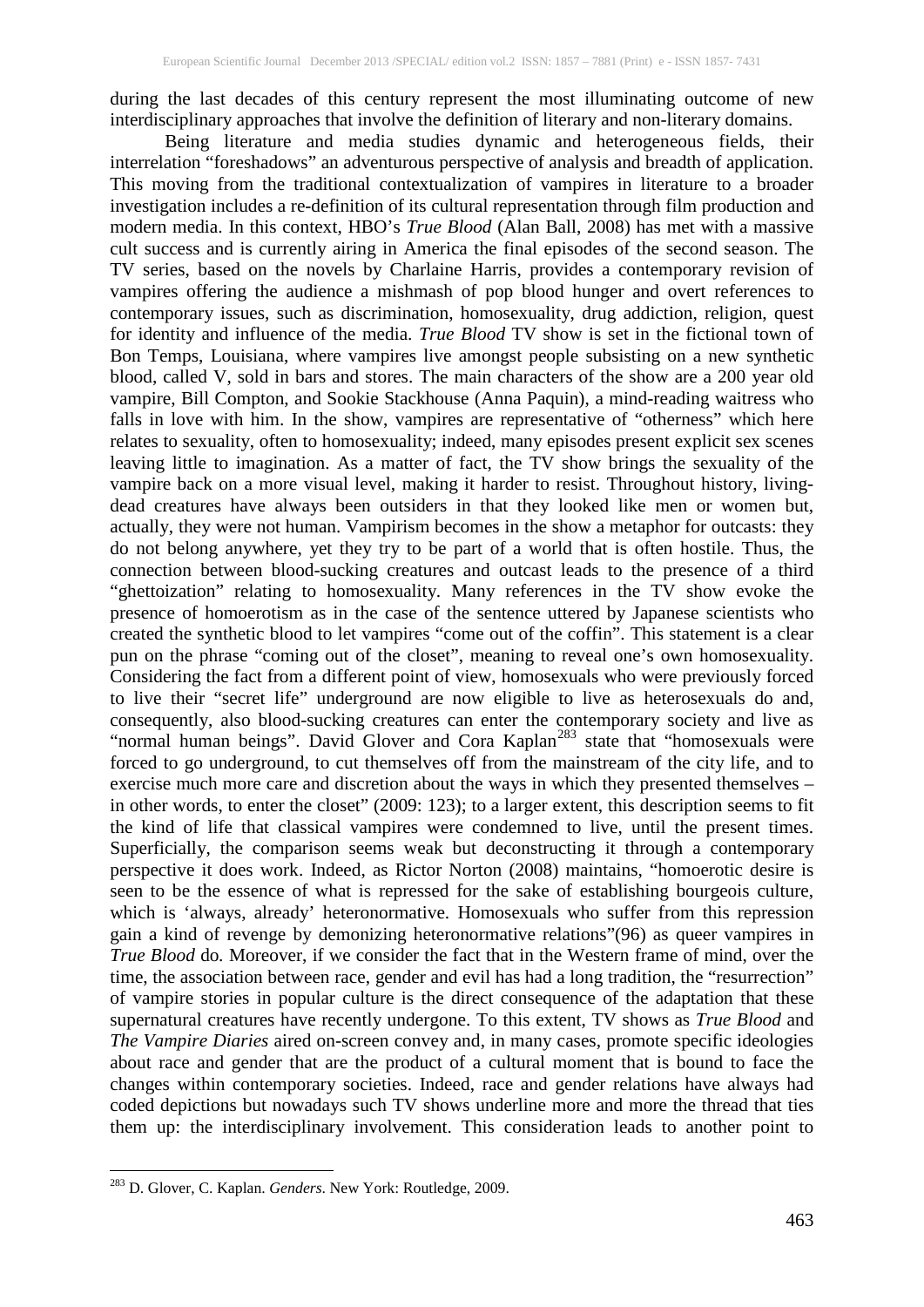ponder over that is the definition of "gender" and "race". The former, as Glover and Kaplan<sup>[284](#page-7-0)</sup> point out, "is now one of the busiest, most restless terms in the English language, a word that crops up everywhere, yet whose uses seem to be forever changing, always on the move, producing new and often surprising inflections (2009:1). The impossibility to define, once and for all, the semantic discontinuity of the term "gender" can be due, in part, to the fact that from the beginning of the nineteenth century on sexuality has increasingly assumed a new role becoming an object of scientific but also of popular knowledge; indeed, as Glover and Kaplan highlight, "what really revolutionized sex was the way in which ideas about sexuality began to spread out and touch every aspect of modern social life"(2009:4). The "evanescence" of the word gender mingles with the concept of "race". The *Oxford Advanced Learner's Dictionary* defines this word as "one of the main group that humans can be divided into according to their physical differences, for example the colour of the skin; [...] a group of people who share the same language, history, culture, etc."<sup>[285](#page-7-1)</sup>. Not surprisingly, the term contains in its definition negative connotations to be found in the explanations "physical differences" and "share the same culture". On these premises, *True Blood* can be seen as a "audiovisual manifesto" of the contemporary social and racial idiosyncrasies. Indeed, to express the multifaceted interrelation among race and gender, contemporary media go beyond the mere on-screen representation of the issues; far from being an exhaustive definition, *True Blood* portrays a multicultural society, in which reality "seems" to be undercut of racist currents and, at the same time, the same society does fear this "overt" disposition. The outcome that derives from this oscillation between "condemning discrimination and fearing the presence of a multiracial society" reflects, nonetheless, the same behaviour that real (true) societies express. This characteristic can be easily tracked down from the very beginning of the TV show in that the title itself, *True Blood*, contains traces of discrimination whilst apparently evoking equality of races. Amongst its various meanings, the adjective "true" is defined in the *Oxford English Dictionary* as "constant, reliable, sure; honest, upright, virtuous" but also "in agreement with the ancestral type; without variation: in phr: to breed true". In this sense, to breed true matches the idiosyncrasy generated by the intersection between the fight against discrimination and the fear of equality. Indeed, in this latter definition, there should be a pure lineage of vampires whilst others belonging to a "not true bred" category. Therefore, the taxonomy of race brings again the gender issue to the foreground: the terms "true blood" shade and, at the same time, unveil the contemporary paradox according to which homosexuality is both feared as a threat to heterosexual relationships and championed in order to get a social recognition.

As a result, in *True Blood*, the boundary between humans and vampires can be read as a metaphor of the gap still dividing heterosexuals and homosexuals. The parallel that lies beyond this association refers to the fact that vampires suck blood mixing it with the one of their body but, in so doing, they act "against nature", in the same way homosexual intercourses have been labelled over the time. The concept of "impurity" is suggested on different occasions in *True Blood* as in the case of Bill, the main vampire, when one of the Afro-American character, Tara, argues: "You don't know how many people he's sucked the blood out" ("Strange Love"). Thus, Bill embodies and represents the amalgamation of blood, in other words, impurity. As Abby L. Ferber<sup>[286](#page-7-2)</sup> posits, "interracial sexuality threatens the borders of white identity, mixed-race people become the living embodiment of that threat [...]; the regulation of interracial sexuality is required in order to secure the borders" (2004: 54).

<span id="page-7-1"></span><span id="page-7-0"></span><sup>&</sup>lt;sup>284</sup> Ibidem.<br><sup>285</sup> *Oxford Advanced Learner's Dictionary*, accessed online (13 August 2013) <<br>http://oald8.oxfordlearnersdictionaries.com/dictionary/race>.

<span id="page-7-2"></span>A.L. Ferber, "Defending the Creation of Whiteness: White Supremacy and the Threat of Interracial Sexuality", in *The Politics of Multiracialism: Challenging Racial Rethinking.* Heather M. Dalmage. Albany: State University of New York Press, 2004.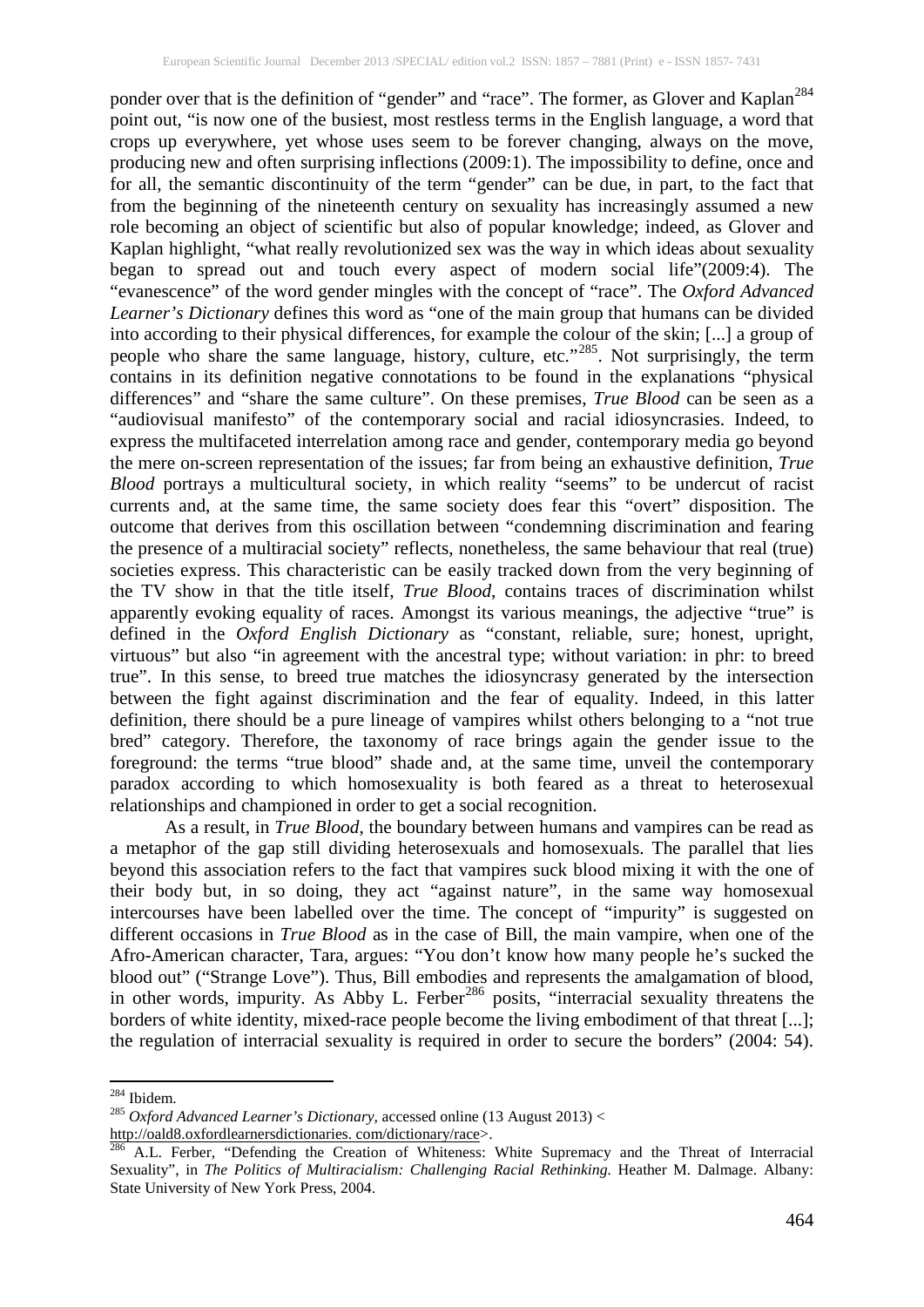The metaphor of multiraciality in *True Blood* hides another issue that is the inferiority of mixed-race people indeed, notwithstanding the apparent fight against discrimination, yet in the first episode "Strange Love" vampires are in a subordinate position if compared to humans that is the reason why they claim their rights, "We are citizens. We pay taxes. We deserve basic human rights just like everyone else". Here the reference to gay rights fits the context, juxtaposing two levels of interpretation: on the one hand, in the foreground the vampires' need to be integrated into the society in which they live. On the other hand, the fight that homosexuals have embarked on to gain equality seems to emerge from the background. This query deserves a closer analysis, in that vampires have officially "upgraded"; as stated in the episode "Strange Love", vampires do not feed on human blood anymore, so "Now that the Japanese have perfected synthetic blood [...] there is no reason for anyone to fear us [...] we just want to be part of mainstream society. Thus, the main reason for humans to fear blood-sucking creatures has disappeared; thus, the primordial and congenital difference between humans and vampires is no longer a boundary. Is that possible?

Broadly speaking, interracial sexuality represents, to a larger extent, a signal of instability that could threaten the role of supremacy that humans have performed over the time. Therefore, mixed-race sexuality symbolizes a point of rupture in the apparent social balance and equality that the TV show seems to convey. Bill and the other vampires are feared by the local community, as the Afro-American waitress, Tara, argues "Do you know how many people are having sex with vampires these days? And some of them disappear". Tara's utterance brings about the fear of juxtaposition of sexuality and race, as if having sexual intercourses with vampires could lead to "disappearance". As a consequence, the metaphor of disappearing marks the association between sexuality and impurity. An example of how this issue influences the plot of the story can be found in Sookie's character. Right from the start, Sookie is presented in white clothes to evoke purity. Her role underlines the interaction between her being "white" and "pure" (virgin), so that her whiteness is directly associated to purity and virginity. What makes Sookie dangerous in the structure of the TV show is not the fact that she is a mind-reading fairy; her "difference" lies in the fact that she is a virgin. This point is also noticed by the head chef of the bar, Lafayette, as he tells Sookie "They [men] ain't scared of you hunny-child. They scared of what's between your legs". This statement clearly underlines the power and influence that Sookie "casts" on the people around her as a sort of enchantment. Her purity operates on a double level: on the one hand, it makes her vulnerable because men are eager to seduce her; on the other hand, her preserved virginal appearance influences and forestalls the moves of living beings and blood-sucking creatures. Therefore, both the vampires that people Bon Temps and supernatural characters as fairies become *de facto* the metaphor of the relationship between power and sex that, in its turn, evokes the ambiguity of men's existence. As Auerbach has argued, "as unnatural actors, vampires represent freedom from activity – even, it seems, from sexuality" (1995:181).

#### **Conclusion**

As remembered above, the unprecedented success that *Dracula* has experienced throughout the years has affected new TV shows on vampires, offering its audience thoughtprovoking reinterpretations of blood-sucking creatures together with references to contemporary issues such as (homo)sexuality, family relationships, media influence, and racism. Moreover, the past twenty years have seen an increasing surge in undead as a consequence of men's need to overcome the limits of human life. In this perspective, vampirism has always been categorized and used as a means to articulate encoded categorizations of sexuality, desire and identity ; as D. Jones posits, "we have the vampirism as a metaphor for gender-relations or sexuality, for sexual repression, perversion, or dissidence" (71). To this extent, on-screen TV shows have accomplished the final part of the vampires' deconstruction to make room to a new supernatural creature. In this process of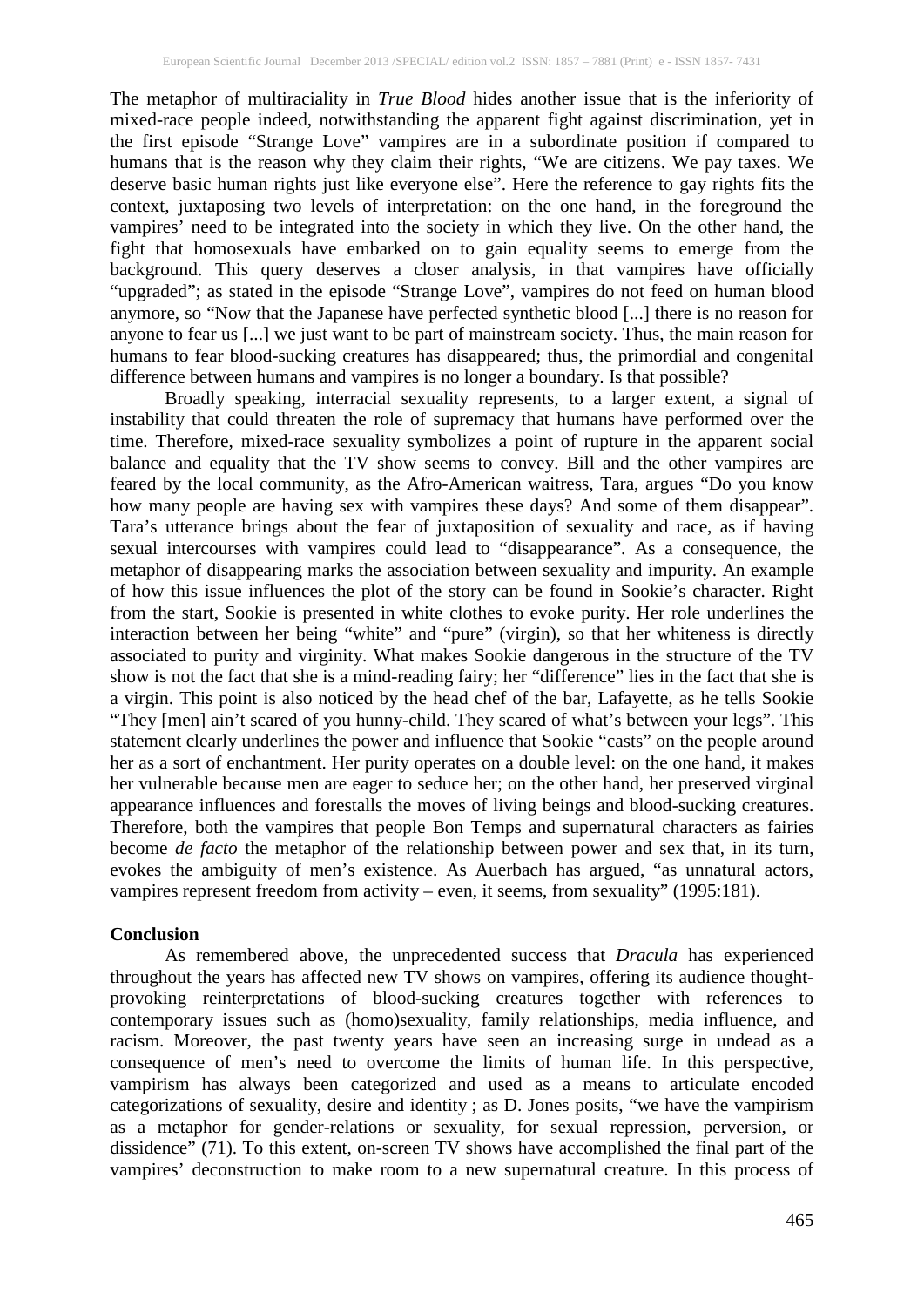reconstruction, the figure of the vampire comes out of the screen and becomes the personification of our innermost desires and aspirations, avoiding any kind of physical or spiritual boundary.

Therefore, the concept of supernatural continues to be a central issue in literary, cultural and media studies, with implications that intersect different disciplinary boundaries, providing challenging debates. With its impressive interdisciplinary coverage, the figure of the vampire offers an ongoing stimulus in cultural media and gender theorization processes paving the path for future, illuminating analysis on contemporary societies. Now, as Michel Foucault (1980: vii) argued, the further question would be "[d]o we *truly* need a *true* sex?<sup>[287](#page-9-0)</sup>.

## **References:**

Auerbach, Nina. Our Vampire, Ourselves. (Kindle Edition – Retrieved from Amazon.com). Botting, Fred. Gothic. London/New York: 1996.

Bruhm, Steven. "The Contemporary Gothic: Why We Need It" in The Cambridge Companion to Gothic Fiction, pp. 259-276.

Brunsma, David L. "Mixed Messages: Doing Race in the Color-Blind Era". *Mixed Messages: Multiracial Identities in the "Color-Blind" Era.* Ed. David L. Brunsma. Boulder: Lynne Reinner Publishers, 2006. Print.

Burke, Edward. A Philosophical Enquiry into the Origin of our Ideas of the Sublime and Beautiful. Oxford/ New York: Oxford University Press, 1990 [1756].

Ferber, Abby L. "Defending the Creation of Whiteness: White Supremacy and the Threat of Interracial Sexuality". The Politics of Multiracialism: Challenging Racial Rethinking. Heather M. Dalmage. Albany: State University of New York Press, 2004.

Ferber, Abby L. "Defending the Creation of Whiteness: White Supremacy and the Threat of Interracial Sexuality". *The Politics of Multiratialism: Challenging Racial Thinking.* Ed. Heather M. Dalmage. Albany: State University of New York Press, 2004. Print.

Fienberg, Daniel. "TV Review: 'True Blood' Season 2". Hitfix. 12 June 2009. 19 August 2009.

Foucault, Michel. *Herculine Barbin, Being the Recently Discovered Memoirs of a Nineteenth-Century French Hermaphrodite*, trans. Richard McDougal. New York: Pantheon. 1980.

Freud, Sigmund. The Uncanny. Available at http://web.mit.edu/allanmc/www/freud1.pdf [Accessed 15 January 2012].

Glover, David and Cora Kaplan. Genders. New York: Routledge, 2009.

Gordon, Joan, and Veronica Hollinger. Blood Read. The Vampire Metaphor on Contemporary Culture. Philadelphia: University of Pennsylvania Press, 1997.

Hogle Jerrold E. "Introduction: the Gothic in western culture" in The Cambridge Companion to Gothic Fiction, pp. 1-20.

Hogle Jerrold E. The Cambridge Companion to Gothic Fiction. Cambridge: Cambridge University Press: 2002.

Hurley. Kelly. "British Gothic Fiction, 1885 – 1930" in The Cambridge Companion to Gothic Fiction, pp. 189-208.

Kant, Immanuel. Observations on the Feeling of the Beautiful and Sublime. (translated by John T. Goldthwait) 2003 [1764].

Kant, Immanuel. The Critique of Judgement. (translated by James Creed Meredith) Oxford/ Claredon, 1952 [1790].

Kavka, Misha. "The Gothic on Screen" in The Cambridge Companion to Gothic Fiction, pp. 209-228.

Morgan, Jack. The Biology of Terror. Carbondale/ Edwardsville: Southern Illinois University Press, 2002.

<span id="page-9-0"></span><sup>287</sup> Foucault, Michel. *Herculine Barbin, Being the Recently Discovered Memoirs of a Nineteenth-Century French Hermaphrodite,* trans. Richard McDougal. New York: Pantheon. 1980.